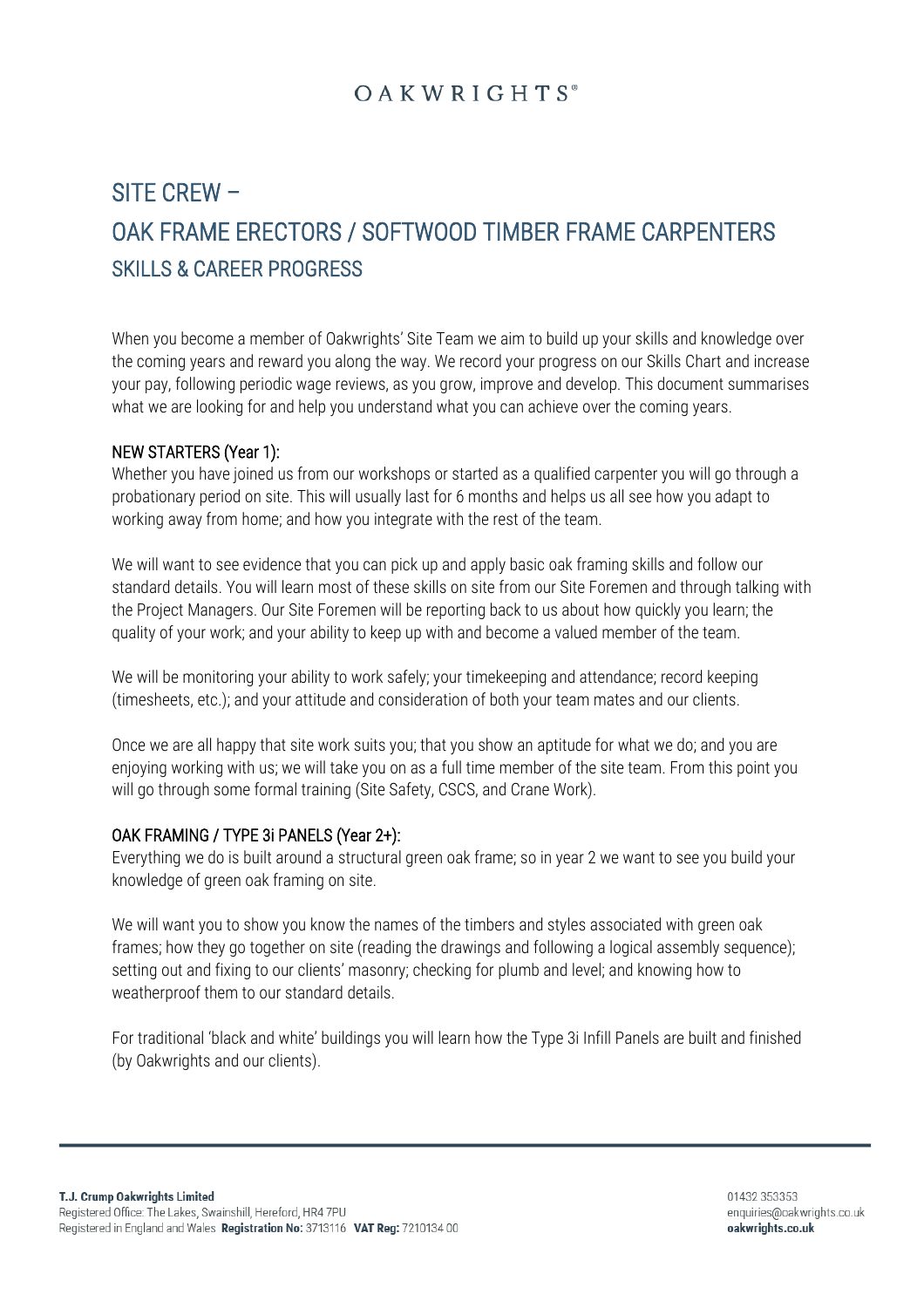# **OAKWRIGHTS**<sup>®</sup>

We also want you to learn what can go wrong with oak frames and how to fix it. Green oak is a timber that will season over the years and some of your time will be spent identifying where leaks can occur and how to stop them later.

#### ENCAPSULATION SYSTEMS (Year 3+):

The majority of our oak frames now have a WrightWall / WrightRoof encapsulation. Once we are confident that you understand the oak frames we will be developing your skills with our softwood panel systems (LIGHT and NATURAL).

As with the oak frames we will want to see you know how it is built on site; and how to resolve problems when it doesn't go together as planned. We want you to be able to communicate accurately what is happening (use the correct terms) with your site foreman and your team. You will be able to show you know, understand and apply our standard details; and are able to work accurately and efficiently to the highest standards.

As well as our wall and roof systems you will be learning to set out engineered floor joists and trusses; lay subfloor decking; and install joinery when required.

There are a lot of skills to learn over the coming years; and some will take longer than others. To keep everything fair we reward you on your skills; not on time served. We will reward you after we have seen your work on site; considered the feedback from our site foremen; after written tests and successful completion of formal training.

#### SITE FOREMEN AND BEYOND (The Future):

We encourage internal promotion at Oakwrights; the best of you could grow into Site Foremen running your own teams and passing on your skills to the next generation. In time you may want to move into Design, Sales or Project Management; we will work with you to develop your future with Oakwrights for your benefit and ours.

Working on site is rewarding work… We want to reward you for what you know.

01432 353353 enquiries@oakwrights.co.uk oakwrights.co.uk